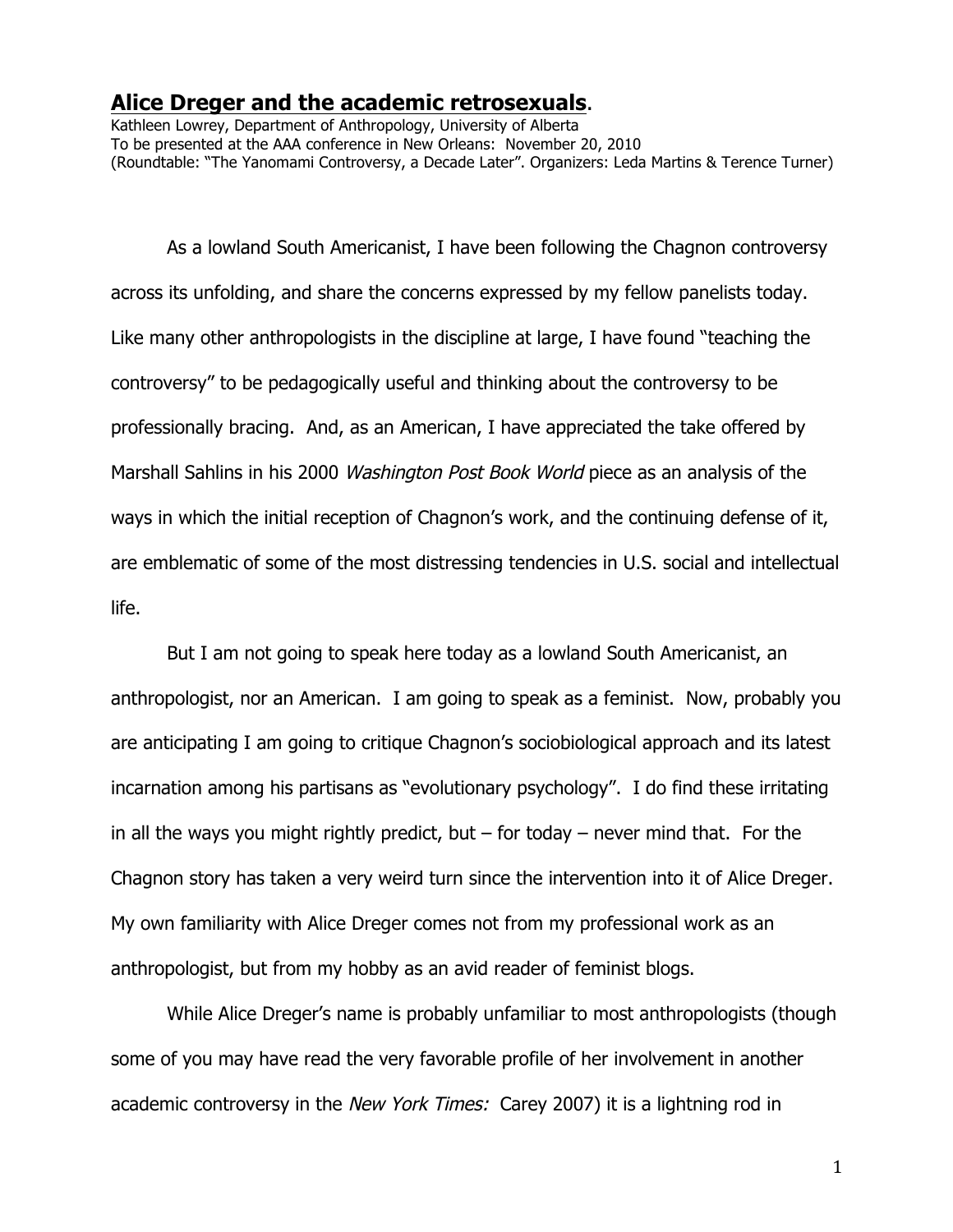feminist internet conversation about transexuality, intersexuality and gender normativity. Given that she intervened at last year's AAAs as a Chagnon supporter, one might suppose that this is because she is an old-fashioned sexist, and that what she has to say falls neatly into line with sociobiological chest-pounding of the old school variety. That is not the case.

In fact her position is at first blush perplexing. The combination of ethical and intellectual indeterminacy that characterizes it bears a striking resemblance to the combination of ethical and intellectual indeterminacy characterizing the reaction of the AAA to the Chagnon challenge. Although when I first heard her name attached to the Chagnon controversy I was surprised – the Alice Dreger? – I now feel her involvement creates an opportunity to think about the ongoingly "awkward relationship" (Strathern 1987) between feminism and anthropology, and feminism and the social sciences more generally. The ethical and intellectual terrain here cannot be separated, and the attempt to draw a bright line between them is a dead end. It's important to understand the ways that this "dead end" is the goal for Chagnon supporters in the Chagnon conflict. A similar "dead end" is the goal for Dreger in the other conflict in which she has been involved – in fact it is this parallel that explains why she has popped up here).

Arguing, as so many have done regarding Chagnon and the AAA's responsibilities, about the line between ethics and intellectual inquiry feels productive, worthy, and in itself value-neutral. I want to suggest today that to do so is to take a side in a debate the two actual sides of which lie elsewhere. I don't mean to be presumptuous, but my own observations suggest to me that most members of the AAA – here I am speaking of the vast majority who did not, for example, vote in the referendum – have effectively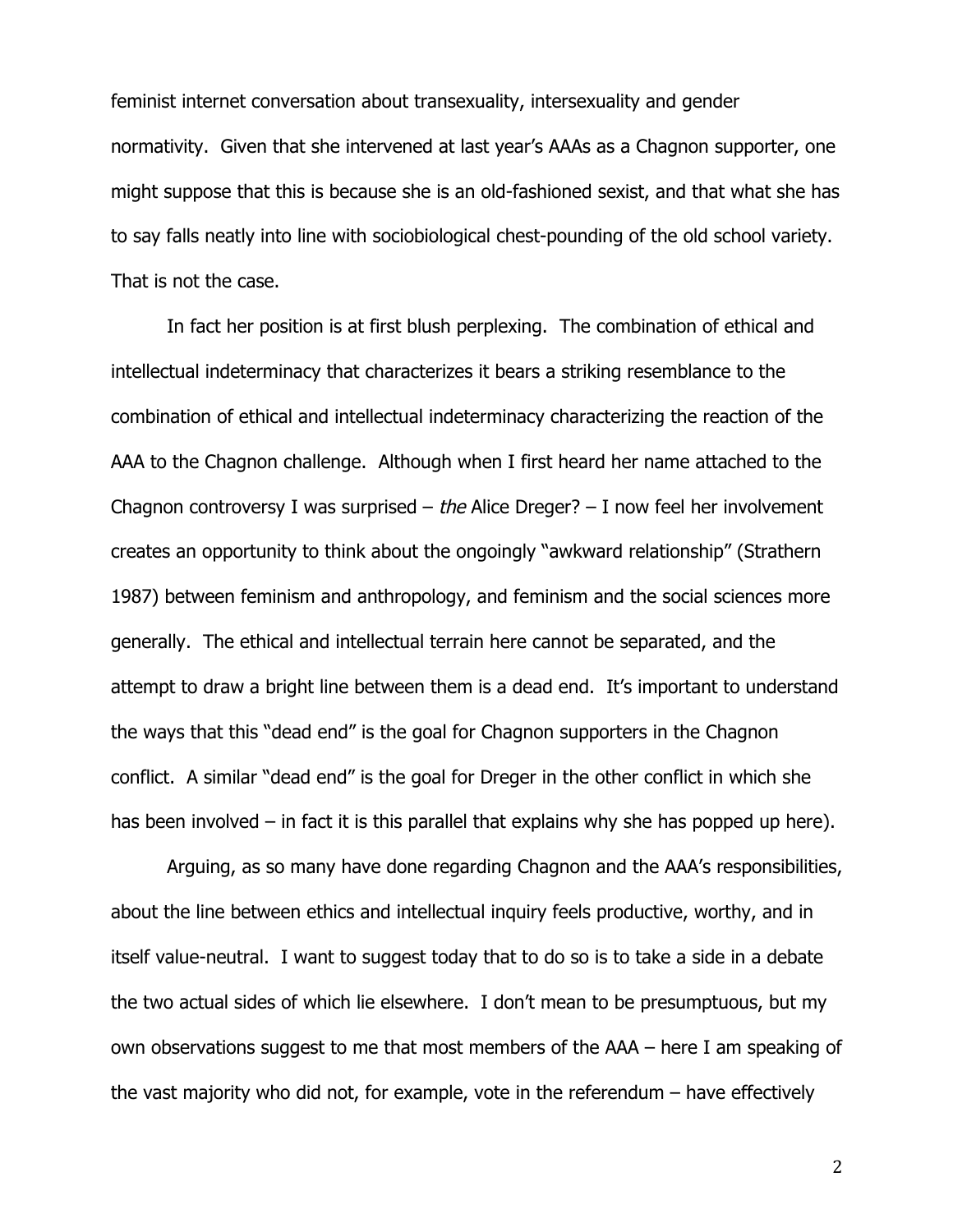taken a side without acknowledging (or, more damningly, quite understanding) that they have done so in the Chagnon debate. Consideration of Alice Dreger's antecedents, and what her intervention on the pro-Chagnon side indicates, might help them to become mindful of where they presently stand and prompt them (or so I hope) to consider whether their present default position is one they want to continue to occupy.

Alice Dreger is an interesting figure. A professor of clinical medical ethics at Northwestern University, she is not a rigid absolutist, but instead – and very much in the style of today's professional ethicists – a supple thinker indeed. In the mid-1990s, she became an important leader and spokesperson with the Intersex Society of North America. The society, which grew out of the new possibilities for self-organization provided by the internet, helped connect adults born presenting a range of atypical genetic and/or phenotypic profiles with respect to sex, some of whom had been subject to surgical intervention in early childhood; helped connect parents of such children; and served as a medical advocacy group, specifically urging more caution about surgical intervention – particularly on children – and more leeway for informed patient choice. This meant, in practice, urging parents and doctors to make fewer permanent choices on behalf of intersex children at a stage when they were too young to participate in such decisions.

This was and is important and laudable work. Intersex conditions may raise questions of gender and sexuality more generally, though  $-$  and this is important  $-$  they don't **have** to. The advice of the ISNA is, essentially, cautionary; this in response to an earlier generation of medical advice to intervene as soon as possible, to "pick a gender" for intersex babies and do whatever was necessary (surgically and socially) to mold the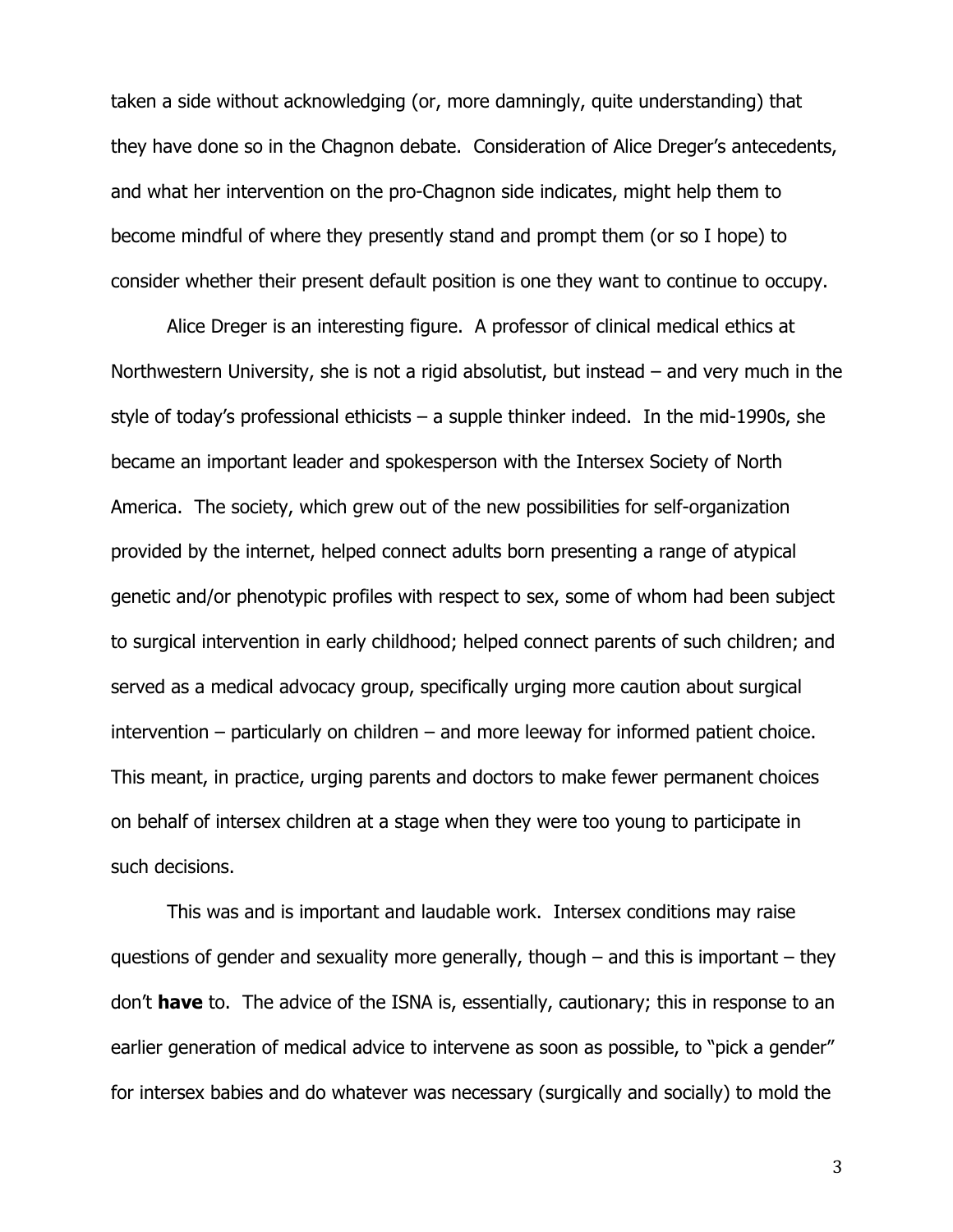developing child to the selected gender. The ISNA does not take a position on later-life choices nor was the initial scope of its activism more than medical. This neutrality has become controversial over time, however. Dreger (who is not herself an intersex person) now supports a shift in terminology – from "intersex" to "disorders of sex development" – that many intersex people and allies condemn as stigmatizing. While the notion that children should participate in permanent decisions about their bodies and sexualities remains a shared premise, what the broader social and political context of those decisions should be and how much advocacy should be devoted to changing those conditions, including promoting acceptance of "intersexuality" itself, and rejecting the label of "disorder" – as opposed to advocacy limited to modifying medical practice involving babies and small children – has given rise to bitter recrimination and effectively split the organization. Since 2005, Dreger has not been affiliated with ISNA.

This debate, however, only accounts for a small fraction of Alice Dreger's internet notoriety. The greater portion arises out of her defense of Northwestern psychology professor J. Michael Bailey, author of the book The Man Who Would be Queen: The Science of Gender-Bending and Transsexualism. Published in 2003, the book's thesis is that male to female transsexuals can be divided into two groups: men who are effeminate homosexuals, are able to present as conventionally attractive women with or without surgery, and who are promiscuous; and men who are not homosexual, who have difficulty presenting as conventionally attractive women even after surgery, and who have an erotic fixation on the idea of themselves as women. Although superficially similar, their orientations and motivations divide them into two discrete categories: the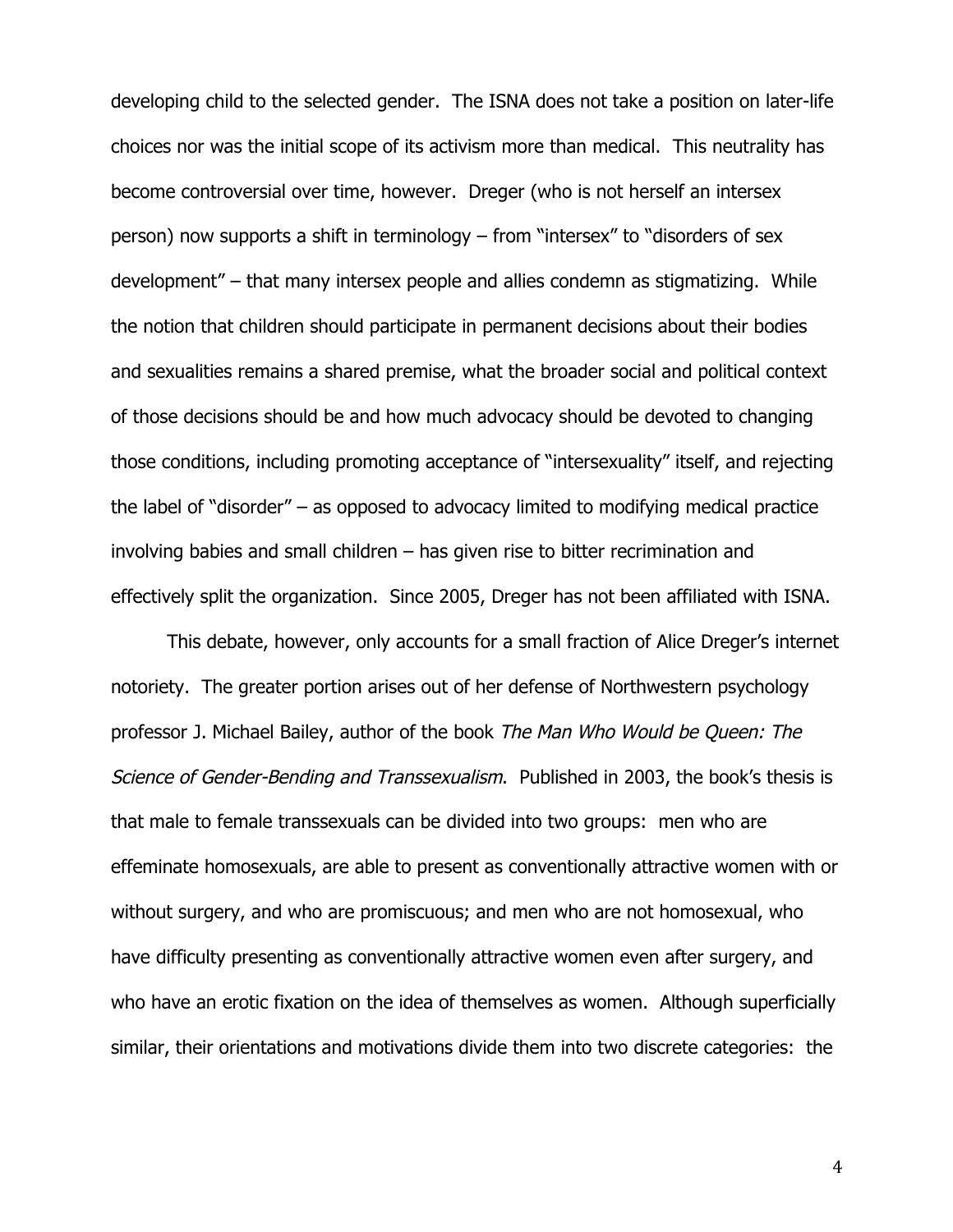opportunity to have sex with lots of heterosexual men on the one hand, and an enhanced ability to realize what Bailey terms "autogynephilic" fantasies on the other.

Criticisms of the book and of the research on which it was based fall into three categories that will resonate with anthropologists who have followed the Chagnon controversy. First, Bailey's research has been challenged on empirical grounds: the study upon which the book is based involved a small sample of interviewees, and the "two type" model which the study both assumed and set out to demonstrate was not original to Bailey's study but adopted from the earlier and much-criticized work of another researcher. Second, Bailey's research conduct has been challenged on ethical grounds: Dr. Bailey and several of his research subjects clearly do not agree about whether an appropriate standard of "informed consent" was met when he included their personal histories in his work; critics have suggested that some other of his subjects may have felt some degree of duress about participation in his studies because Dr. Bailey also provided medical letters regarding their psychological readiness for sex reassignment surgery; and one research subject alleges she had a sexual relationship with Dr. Bailey. Finally, Dr. Bailey's research has been most roundly criticized by trans activists for promoting and perpetuating what they describe as a stigmatizing and inaccurate account of the character and experience of transwomen in particular and transsexual people in general.

In 2006, under her own auspices Dr. Dreger – recently appointed to a part-time faculty position in medical ethics at Northwestern University – undertook an investigation into the charges against her Northwestern University colleague, the results of which she called a "scholarly history" of the controversy and which she published in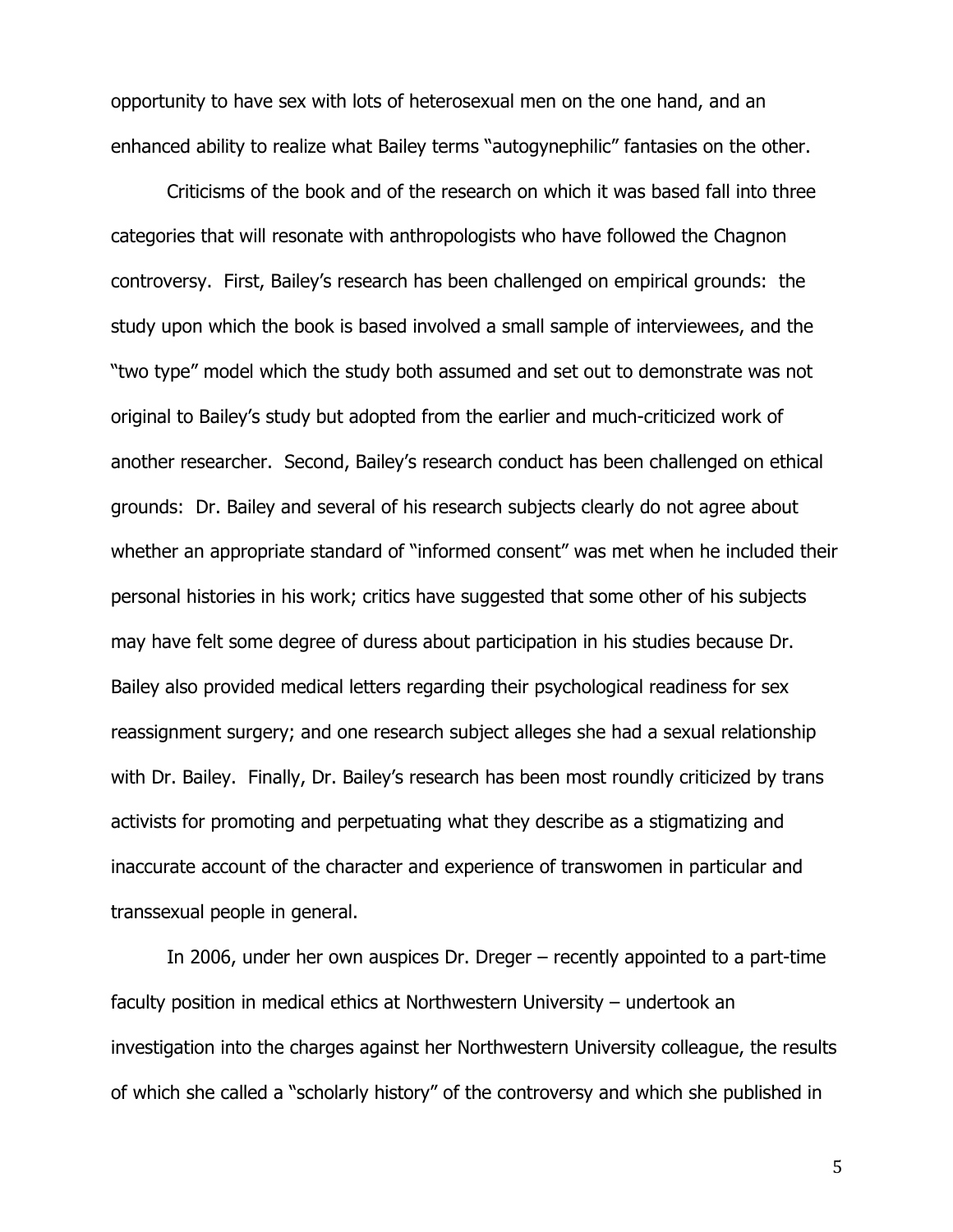the Archives of Sexual Behavior in 2008. She did not offer a judgment as to the substantive content of Bailey's work; on the ethical charges, she said the allegation of a sexual relationship could not be proven and that Dr. Bailey perhaps could have handled the issues around informed consent more tactfully; as to the charge that his work is harmful to trans people she again does not hazard a judgment but quotes one of Bailey's supporters and Bailey himself as follows:

''At the risk of stating the obvious, the reason that Conway, James, McCloskey, [Becky] Allison, [Christine] Burns, et al. are so angry is not because they are so sure that Bailey is wrong. It is because they worry that he might be at least partly right and this realization is potentially fatal for their hard-earned sense-of-self'' (p.e.c., December 11, 2006; italics added)… Bailey is more blunt in his assessment: he says that if there has been an injury from his book—a book he sees as positive in its honesty and in its acceptance of transwomen's realities—it has been a narcissistic injury suffered by a small number of autogynephilic transsexuals who wish we would all deny the truth (Bailey to Dreger, p.e.c., February 27, 2007)" (Dreger 2008).

The thrust of Dreger's account is that the main harm done in the Bailey controversy was to Bailey himself, by obsessive and intransigent critics (she focuses on three in particular) who came "remarkably close to effectively destroying J. Michael Bailey's reputation and life" (2008: 412).

Whatever the effect of the book on trans people, or the controversy on Dr. Bailey (Northwestern conducted its own investigation of his possible ethics violations; it did not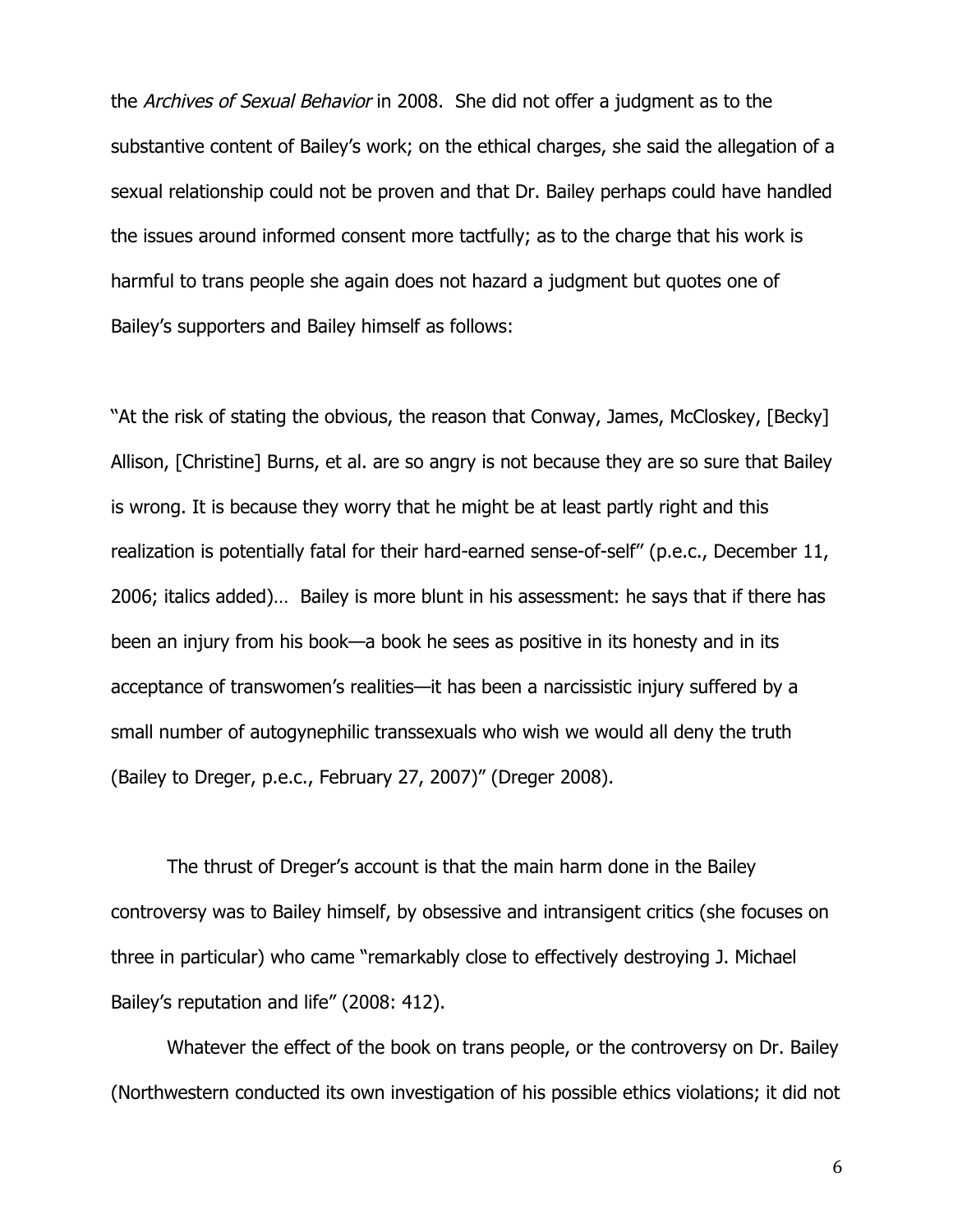release its findings but Dr. Bailey has stepped down as chair of the Northwestern University Psychology Department while remaining on the faculty), the impact of Dr. Dreger's decision to involve herself in the debate on Dr. Bailey is clear. She is now a full professor at Northwestern University and was awarded a Guggenheim fellowship in 2008, in order to write on (from her website):

The mainstream book I now want to write goes beyond that article's work to unpack further what happened in this story—to consider the particular personalities and phenomena involved—but also to consider similar cases, to try to draw some general conclusions about the modern day history and philosophy of science-meets-identity-politics. What happened to Bailey was so egregious that some scientists I've talked to take it as reason to simply pooh-pooh any activist's critiques. But while some of Bailey's critics clearly went too far, identity-politics activists are not wrong to be seriously concerned about what impact the work of scientists like Bailey will have on their rights and reputations. They are certainly right to raise the question of what leaders of marginal groups are to do when a socially powerful individual—a university-based scientist—with a claim to "value-neutral" work draws conclusions that, in fact, support or weaken important cultural values.

So, my plan for this book is to expand out from where I've already been, to flesh out further this one particular story but also to look comparatively at what happened in certain other highly-publicized identity-politics controversies involving academics...This book will compliment some recent works on the harm being done to science in universities and government (e.g., The Shadow University; The New Know-Nothings) but it will go beyond, both in its careful central case study and in taking seriously the reasonable, progressive goals of many identity-based activists frustrated by scientists who wish to build their reputations off hot topics but not to have their feet held to the fire.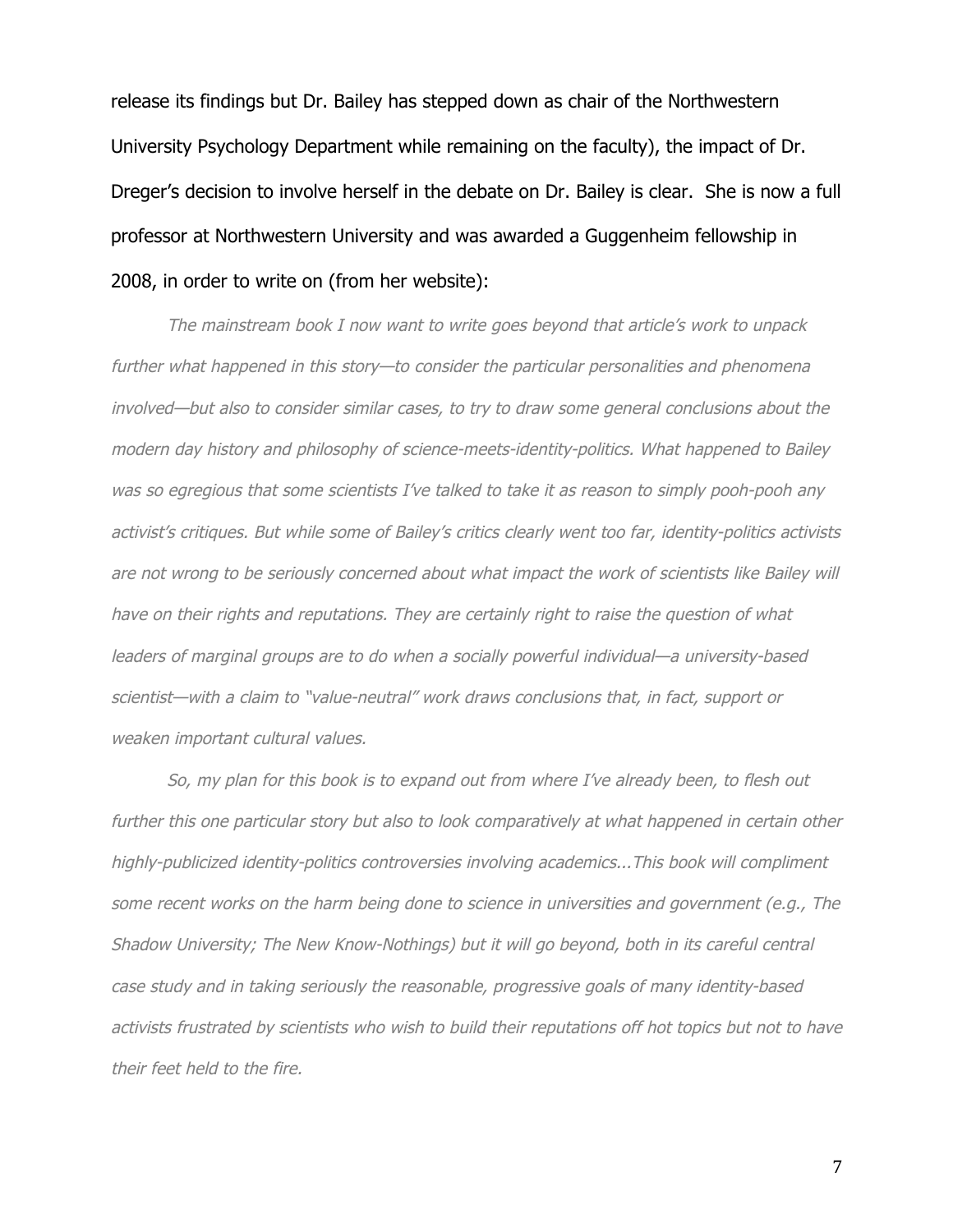She says of herself: many people know me as the "alligator-skinned" investigative historian who tracked The Controversy Surrounding "The Man Who Would Be Queen" (my Guggenheim Fellowship-winning work, also covered in the New York Times) and the craziness in anthropology over the not-really-nonfiction book, Darkness in El Dorado (as covered in Science).

From that Science article (which she labels, on her website, as "Science magazine article on my AAA session"): She "can't imagine how any scholar feels safe" as a member of the AAA (Mann 2009: 1466). This is a peculiar take on what it is the AAA is supposed to do for scholars (protect us? From what?). In context of her Guggenheim project, we begin to see why she's taken an interest in the Chagnon controversy, and we can note that she has again assigned herself the role of fair-minded defender of a scientist unjustly attacked by loonies.

I'd like to quote at length the "peer response" to Dreger's defense of Bailey that biologist (and transwoman) Julia Serrano published in the same issue of the Archives of Sexual Behavior:

"[By focusing on three critics (Lynn Conway, Andrea James, and Deirdre McCloskey)] Dreger creates the impression that the entire breadth of the trans community's response to Bailey's book was wholly unjustifed, unprovoked and irrational. This, in combination with her failure to provide sufficient historical background and context regarding trans people's marginalization in society and within psychology, and her continual dismissiveness toward trans people's concerns about the book, practically strong-arms the reader into viewing the entire backlash as a mass hysterical overreaction on the part of trans people. To state for the record, I do not condone personal attacks on people. And I believe that Dreger is rightly concerned about the way in which such attacks and threats can create a censoring environment in which people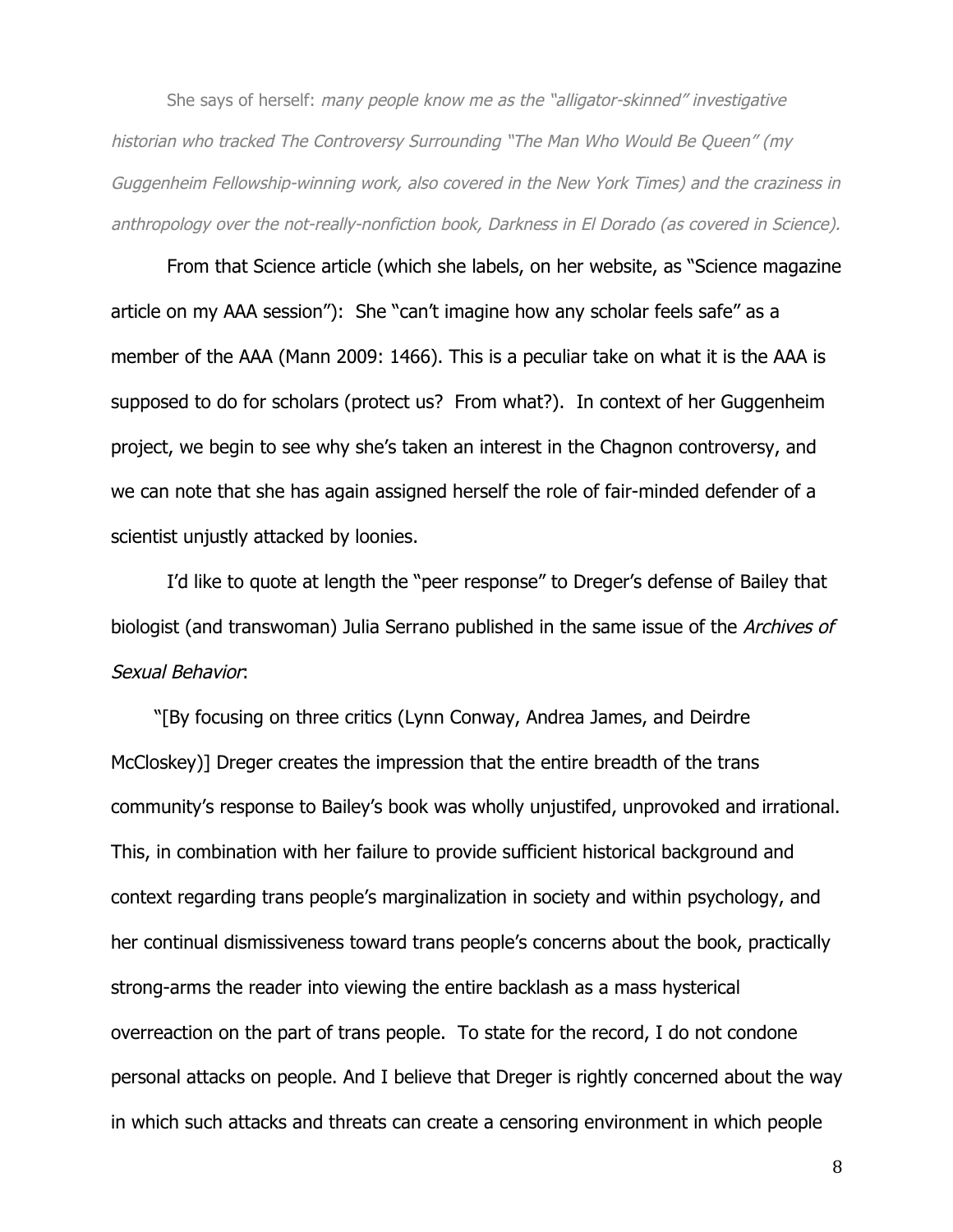are afraid to say what they believe. The problem is that she seems to have approached the Bailey controversy, not to truly understand why it happened or why trans activists almost universally decried the book, but rather to solely focus on allegations that CJM tried to "ruin" Bailey. In fact, she seems to have settled on her thesis (i.e., that trans activists took things too far and are a threat to academic freedom of expression) back in June 2006, before she began her investigation into the Bailey controversy (Dreger, 2006). The reason why many trans activists feel that Dreger's article is problematic is not because they believe that personal attacks are a legitimate tactic in activism, but because their own concerns (i.e., the psychological pathologization, delegitimization and sexualization of trans identities) have been virtually written out of the story. In this sense, one cannot help but draw parallels between Dreger's article and Bailey's book: both are one-sided renditions of issues that critically impact trans people's lives, both fail to take trans people's concerns, objections and differing perspectives seriously, and both are touted as authoritative accounts (Bailey's as "science" and Dreger's as "scholarly history"), creating the impression that they are necessarily objective, well reasoned and academically valid, in opposition to the accounts of trans people, which are (by implication) irredeemably subjective, unreasonable, and academically invalid. Perhaps the most striking oversight in Dreger's article (given her position as a bioethicist) is that she eagerly defends academic/scientific freedom of expression without ever engaging in the equally important issue of academic/scientific responsibility."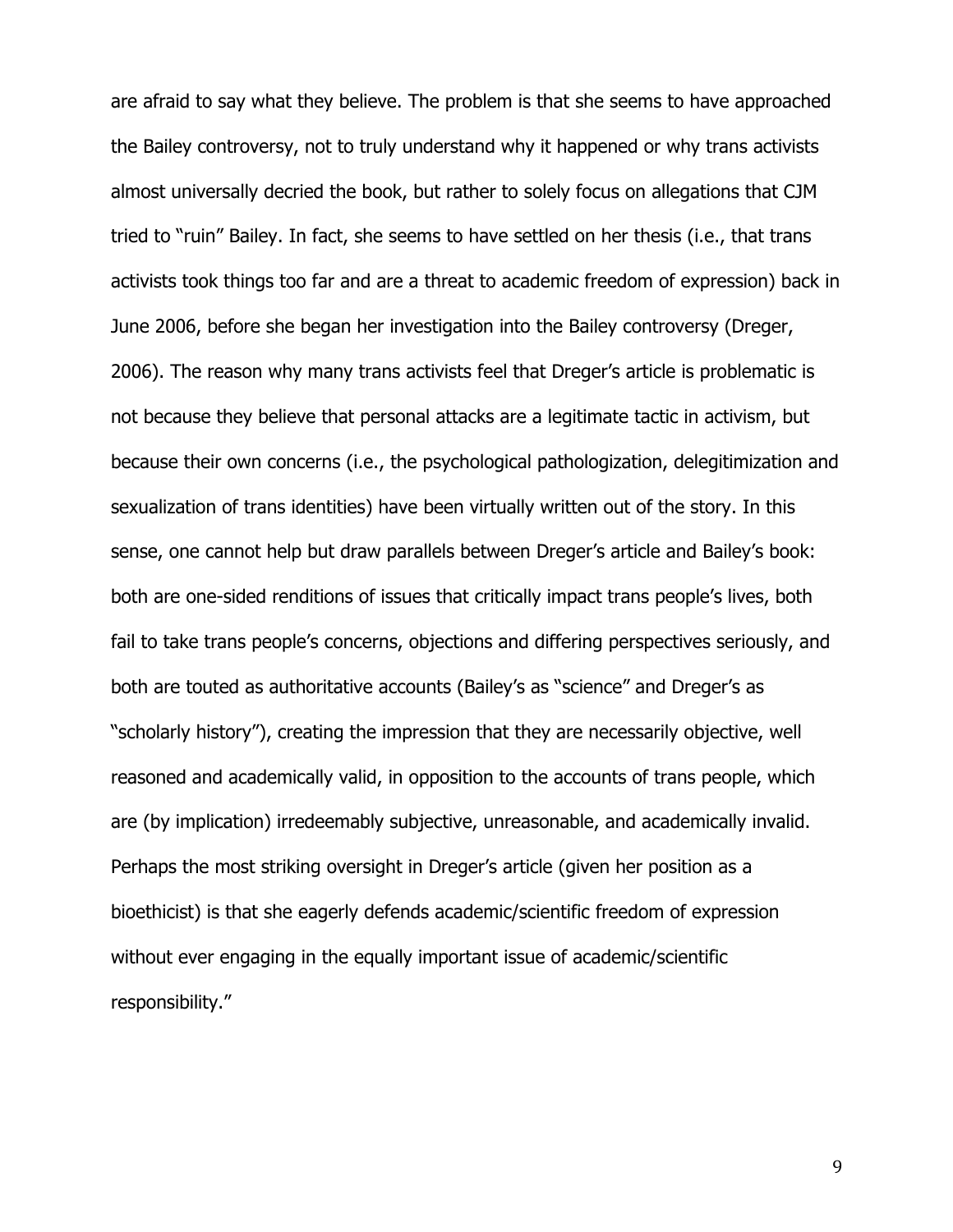Now, let's move from that to a line in the laudatory NYTimes article about Dreger's defense of Bailey: "But that, say supporters of Dr. Bailey, is precisely the problem: Who defines responsible?" (Carey 2007).

This is the impasse at which Bailey's defenders want the discussion to end, as do Chagnon's defenders here at the AAA. This is also a spot many AAA members have found exceedingly comfortable, and which Dreger has turned into a career-building depot. If nothing definite can be said about research ethics – other than repeating, at eminently fair-minded length, that nothing can be said about research ethics – any allegation of violation is unjust, dangerous, illegitimate, and cannot but be viewed as a groundless attack to which no researcher ought be subject. But of course, everyone also acknowledges research ethics are important – and "many" "reasonable" activists might have legitimate concerns about scientific research (Dreger deserved that Guggenheim: her rhetorical strategy is flawless in its way) – but any particular expressers of such concerns can be written off as illegitimately overreaching.

To put it another way: to ask aloud, with **very** wide eyes, "who is to say what's ethical or unethical?" is as much as to say quietly & gimlet-eyed: "not you".

This is clever, but it is not extremely clever. Why, then, have so many anthropologists been suckered by it? And when I say "so many", I mean the overwhelming majority of anthropologists who simply didn't vote in the referendum. I suspect many might echo what a grad school colleague of mine told me at the time: he had "Yanomami fatique" and couldn't be bothered to care anymore about the vote. I thought then, and I think now, that "fatigue" was not at issue but what I called at the outset "ethical and intellectual indeterminacy".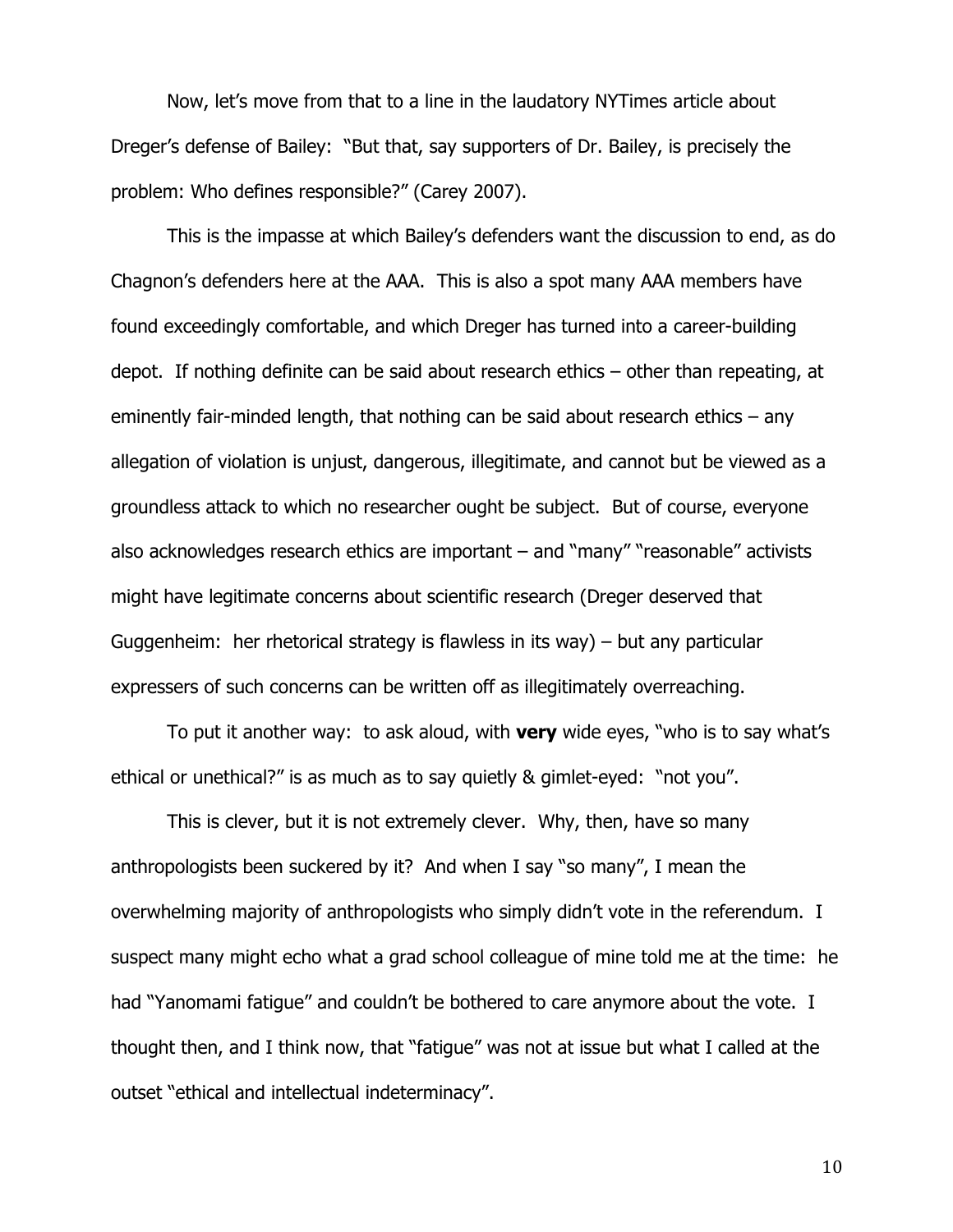To understand it, I think we have to look at the substance of Chagnon's work. I want to go back to the ventriloquized charge Dreger levels at Bailey's critics: that they are so vociferous not because they believe him to be wrong on the scientific merits, but because secretly – at a level they aren't willing to acknowledge even to themselves – they fear he might be right. That in fact, trans identity in men really does boil down to either a desire to better get it on with other men or to better get it on with oneself.

I think the charge leveled at Bailey's trans-activist critics is enormously illuminating, but not in the way Dreger thinks. It's not the critics of Bailey and Chagnon who secretly think they might be right (nor it is their supporters, who are certain that they are). Instead, it's the silent witnesses who occupy this position of incertitude. Someone like Dreger, who articulates that ethical and intellectual befuddlement as a high kind a virtue, is richly rewarded for her flattery of the great scholarly and public majority.

As a feminist, it's difficult not to notice what kind of work enjoys the benefit of these doubts. Both Bailey and Chagnon have been charged with multiple ethical violations, including extremely serious ones; though in both cases, the most grave have not been substantiated even the less egregious – which in both cases have been wellsubstantiated -- would quite rightly damage any normal social scientific research career. Both Bailey and Chagnon have produced work which other researchers in their respective fields have not been able to replicate and which, in fact, the work of other researchers in their respective fields tends to undermine. On both the ethical and intellectual merits, such outcomes are under usual circumstances very bad news for scholars.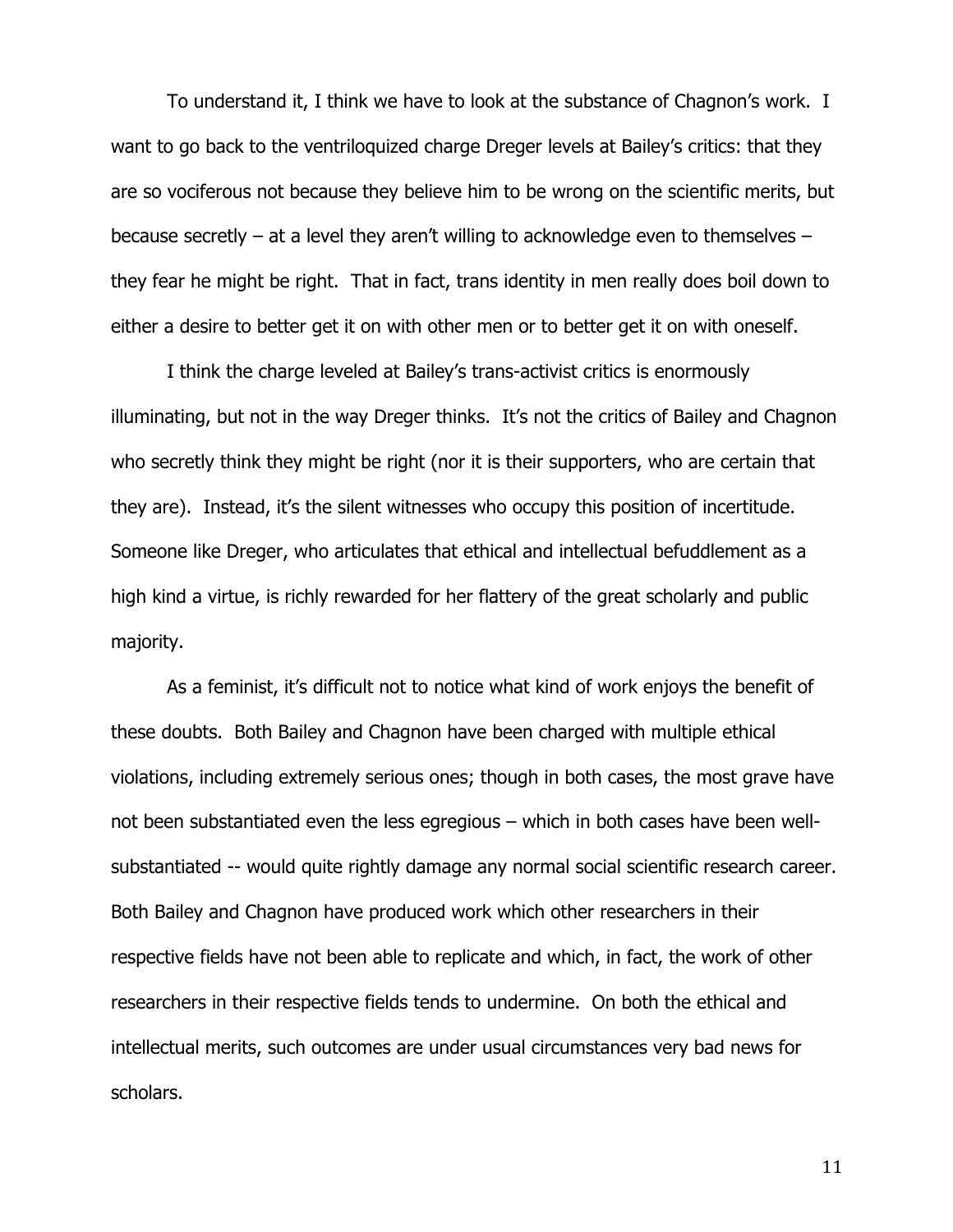Not in these cases, however. These researchers and their work are forgiven a multitude of ethical and intellectual sins because both modes of work keep a particular kind of hope alive. Bailey's work in many respects resurrects an old typology (Blanchard 1987) that most other researchers in the field had rejected; but his retrograde attempt to put transsexual experience down to oddball eroticism rather than down to a lived experience that places a high value on being a woman still finds its champions. Chagnon's work is in a tradition, notable for its defense of patriarchy, that keeps resurrecting itself under new appellations: what used to be called socio-biology and what is inevitably someday going to be called something else, upon eventually fleeing the wreckage of evolutionary psychology. That no other Yanomami research has confirmed what Chagnon affirmed in his work is no bar to his being held in high esteem by a few scholars, and given a really puzzling benefit of the doubt by many others.

For all their invocation of "science", these lines of inquiry are robustly invulnerable to normal scientific modes of falsification, challenge, and – above all – advance. It seems clear to me that this is because retrosexuality never goes out of style. No matter how much the general trend confirms feminist perspectives, somehow these never get the benefit of the doubt: they always have to battle their way through a set of well-rehearsed arguments in new guises.

I don't lay the blame for this at the feet of Bailey and Chagnon, actually. If one reads about either man, it's clear that they are hopeless cases. Much of what has damned them is their own accounts of their own methods and perspectives. There is a kind of integrity in that.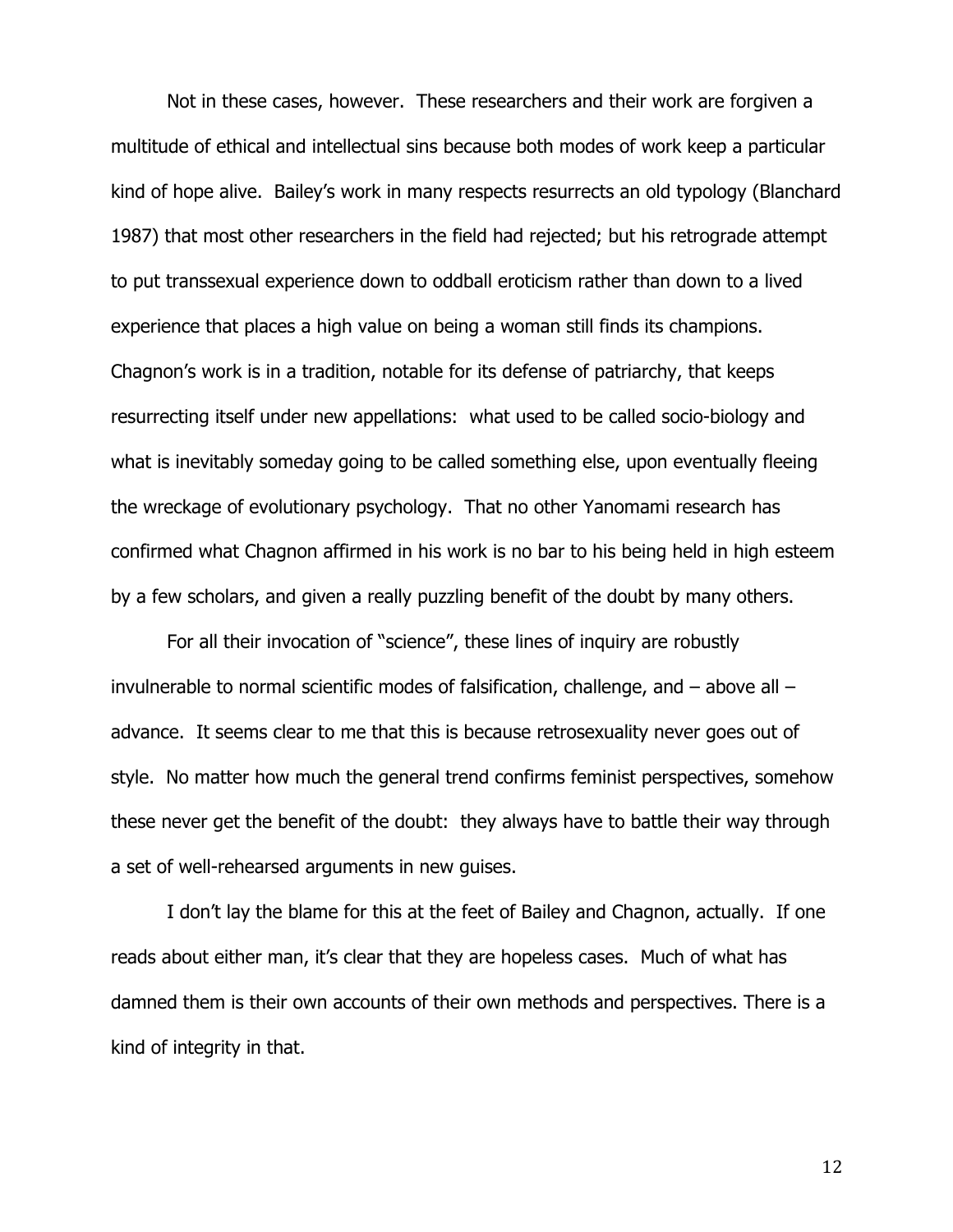Dreger, though, emblematizes the self-congratulatory confused cowardice that has characterized the response of the AAA leadership and membership to the Chagnon challenge. Chagnon's ideas and methods form a reassuring nether end, against which it is possible to formulate a non-position: **that** over there is a bridge too far. In the context of the Chagnon controversy, a very comfortable middle space has appeared: anthropologists can furrow their brows in dismay at **both** Chagnon **and** his critics. Dreger's opportunism is more barefaced, and more articulate; but it inhabits the same non-position.

Chagnon's (and Bailey's) supporters talk quite a bit about science and its virtues; I'm less eager to wave that banner, as it is clear to me that scientism is one of the lamentable multitude of refuges for scoundrels. However. If I were to do so, I'd note that science does not advance via interested parties agreeing to disagree on fundamental questions but instead via figuring out which answers are right and which are wrong. Though they sometimes have to live with them, good scientists don't aim at impasses. Why, then, are Dreger and the AAA so insistent about staying stuck in them?